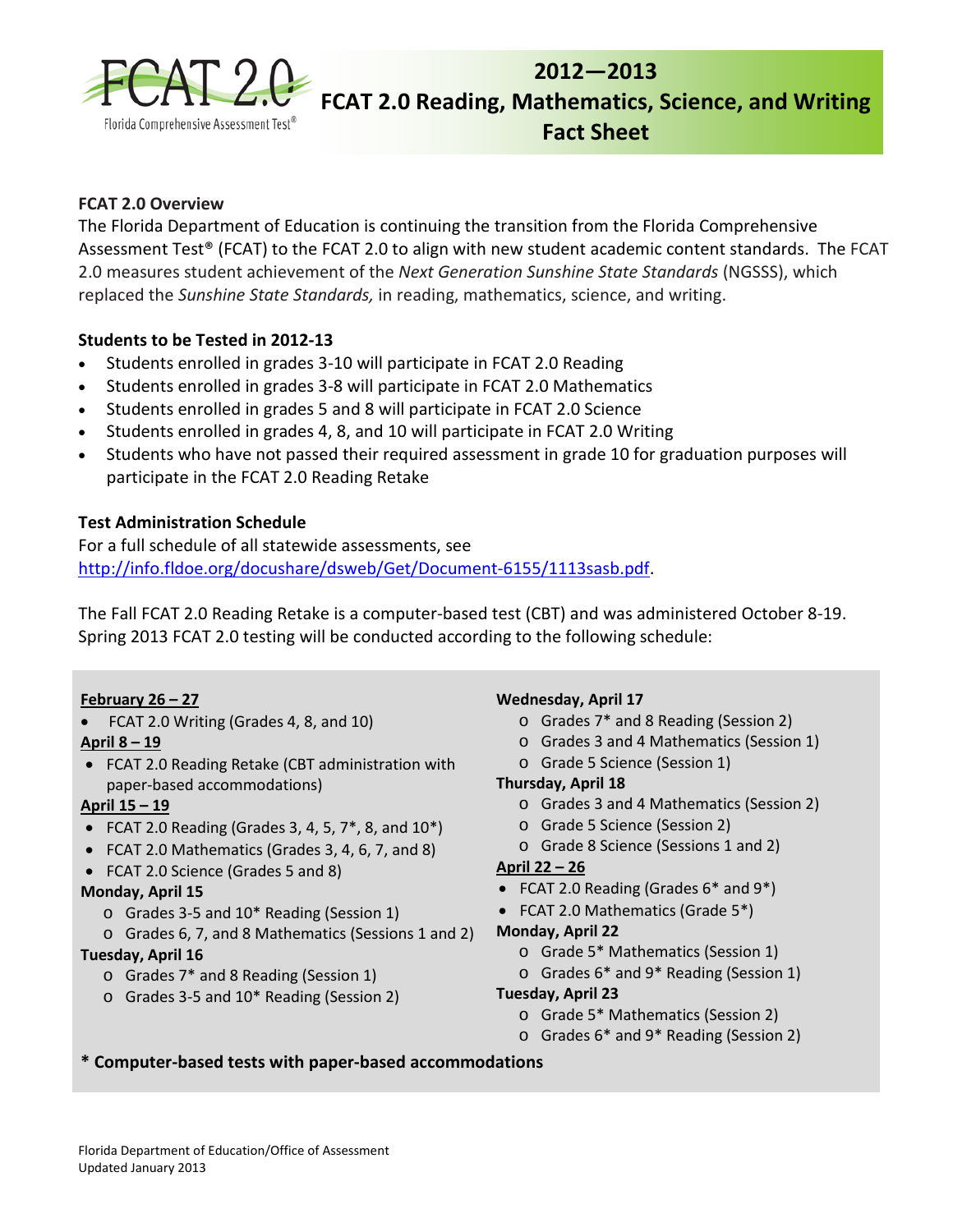# **Computer-Based Testing**

- The following FCAT 2.0 assessments are computer-based tests (CBT):
	- o Grades 6, 7, 9, and 10 FCAT 2.0 Reading
	- o Grade 5 FCAT 2.0 Mathematics
	- o FCAT 2.0 Reading Retake
- Each test must be administered over two days (one session per day). Schools may schedule CBT sessions during the entire testing window for each subject.
- Paper-based versions (regular print and braille) will be provided for students with disabilities who require allowable accommodations, as specified in their individual educational plans (IEPs) or Section 504 plans. Paper-based large print versions will be available as a unique accommodation.

2

- CBT accommodated forms (large print, color contrast, zoom, screen reader) are available via TestHear software for students whose IEPs indicate these accommodations.
- Computer-based practice tests for each assessment, called ePATs, are available for teachers, students, and parents/guardians at [www.FLAssessments.com/ePAT](http://www.flassessments.com/ePAT) for both TestNav and TestHear**.** Instructions for downloading the installer software and ePATs are also located on this site. Students are required to participate in a practice test at their schools prior to testing. Students who are retaking an assessment and have previously completed a practice session for that assessment are not required to participate in an ePAT again.
- Students taking a mathematics CBT will be provided four-page, hard-copy work folders to use as scratch paper. Used folders are secure materials that must be collected after testing and stored or securely destroyed according to district assessment coordinators' instructions.
- Students taking a reading CBT may be provided with worksheets to use as scratch paper. Schools may access the worksheet in PearsonAccess or in the test administration manual and make copies for students. Used worksheets are secure materials that must be collected after testing and stored or securely destroyed according to district assessment coordinators' instructions.

# **Test Administration Information**

Information regarding the number of items and content areas of each FCAT 2.0 assessment can be found in the Test Design Summary located at [http://fcat.fldoe.org/pdf/designsummary.pdf.](http://fcat.fldoe.org/pdf/designsummary.pdf)

- FCAT 2.0 Reading
	- o Grades 3-10 FCAT 2.0 Reading will be administered in two 70-minute sessions over two days with a break in the middle of each session.
	- o The FCAT 2.0 Reading Retake will be administered in two sessions over two days. Students have up to half of a typical school day to complete each session.
	- o FCAT 2.0 Reading consists of multiple-choice items only.
	- o Students taking CBT Reading will receive a worksheet for taking notes.
- FCAT 2.0 Mathematics
	- o Grades 3-8 FCAT 2.0 Mathematics will be administered in two 70-minute sessions with a break in the middle of each session. Grades 3-5 sessions are administered over two days. Grades 6-8 sessions are administered on the same day.
	- o FCAT 2.0 Mathematics consists of multiple-choice and gridded-response items in grades 4-8, and multiple-choice items only in grade 3.
	- o Students in grades 3 and 4 will receive a ruler to use during Session 2 of FCAT 2.0 Mathematics.
	- o Students in grades 7 and 8 will receive an approved hand-held four-function calculator to use during the FCAT 2.0 Mathematics sessions.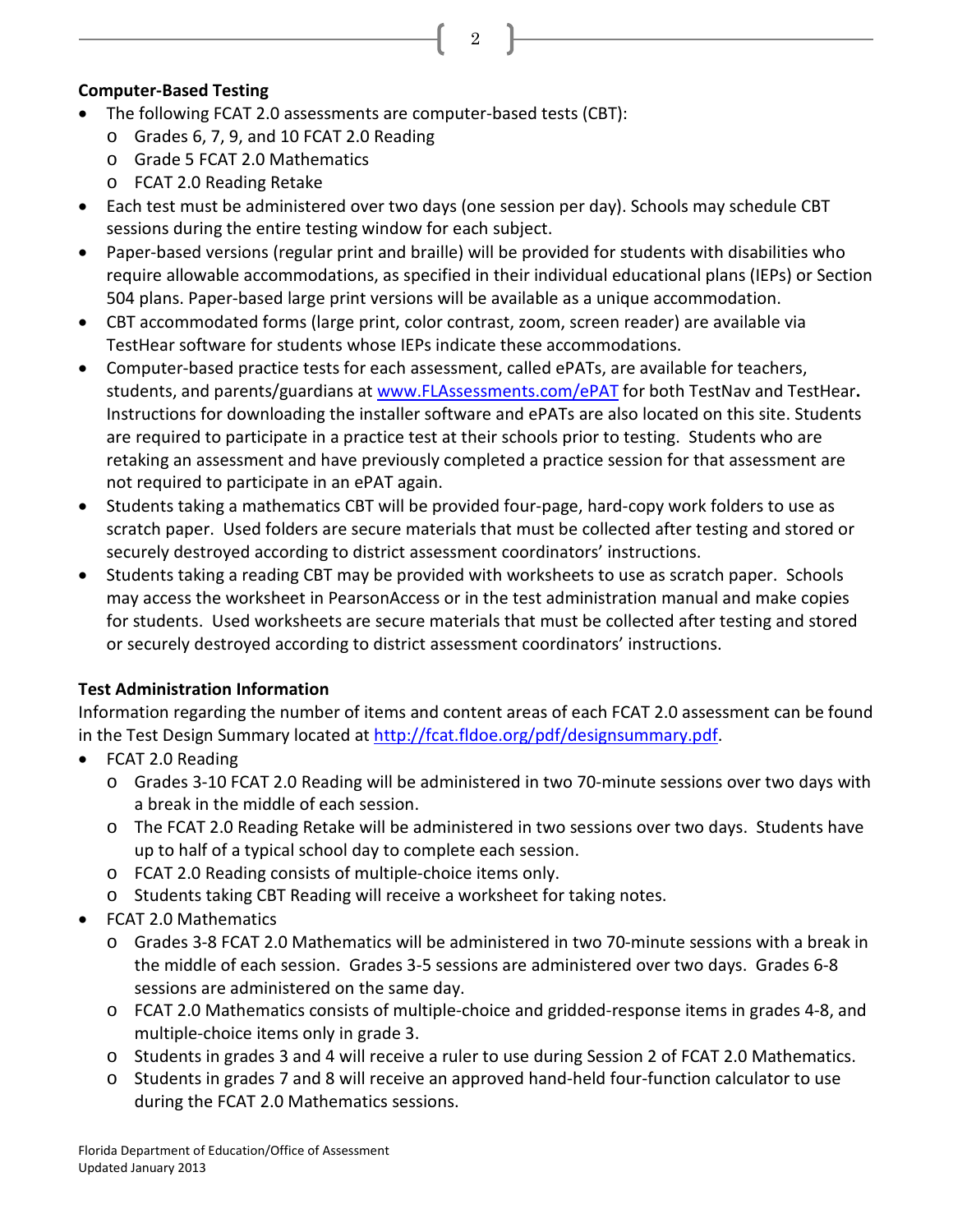o Students in grades 5-8 will receive a reference sheet to use during the FCAT 2.0 Mathematics sessions. The grade 5 reference sheet is provided in the TestNav platform for CBT tests, and schools may make copies of the reference sheet provided in the Spring 2013 CBT Reading, Mathematics, and Science test administration manual and distribute the copies if students prefer to use a hard copy.

3

- o Students taking the Grade 5 FCAT 2.0 Mathematics CBT will receive a work folder to use to work the problems.
- FCAT 2.0 Science
	- o Grades 5 and 8 FCAT 2.0 Science will be administered in two 80-minute sessions with a break in the middle of each session. Grade 5 sessions are administered over two days. Grade 8 sessions are administered on the same day.
	- o Students in grade 8 will receive a hand-held four-function calculator and a Periodic Table of the Elements for use during the FCAT 2.0 Science sessions.
- FCAT 2.0 Writing
	- o Grades 4, 8, and 10 FCAT 2.0 Writing will be administered in one 60-minute session.
	- o FCAT 2.0 Writing consists of a narrative or expository writing prompt at grade 4 and a persuasive or expository writing prompt at grades 8 and 10. Students are asked to write a response to the prompt on two lined pages in their writing folders.
	- o Students receive a planning sheet for use in planning what they will write. Used planning sheets are considered secure materials and must be collected after testing.

# **Scoring and Reporting**

- FCAT 2.0 Reading, Mathematics, and Science results will be reported using the following three measures:
	- o **Scale Scores—**The FCAT 2.0 Reading and Mathematics score scales established in 2012, which are also referred to as developmental score scales, range from 140 to 302 for FCAT 2.0 Reading across grades 3 through 10 and from 140 to 298 for FCAT 2.0 Mathematics across grades 3 through 8. Developmental scales can only be used for content areas that are assessed in consecutive grades and are further explained in the document posted at [http://fcat.fldoe.org/fcat2/pdf/pidss-final.pdf.](http://fcat.fldoe.org/fcat2/pdf/pidss-final.pdf) The FCAT 2.0 Science score scales range from 140 to 260 for both grades 5 and 8.
	- o **Content Area Scores―**Content area scores are reported as the actual number of raw score points earned out of the number of points possible for each reporting category. Reporting categories represent groups of similar skills, or benchmarks, which are assessed within each grade and subject. The state mean for each reporting category is also provided to allow for comparisons to average performance statewide.
	- o **Achievement Levels―**The success a student has achieved with the NGSSS assessed by the FCAT 2.0 is described by Achievement Levels that range from 1 (lowest) to 5 (highest). Level 3 indicates satisfactory performance. Tables 1 and 2 provide the developmental scale score range for each FCAT 2.0 Reading and Mathematics Achievement Level, and Table 3 provides the scale score range for each FCAT 2.0 Science Achievement Level. The FCAT 2.0 Science Achievement Levels were established by the State Board of Education on December 12, 2012, and will be reported for the first time in spring 2013.